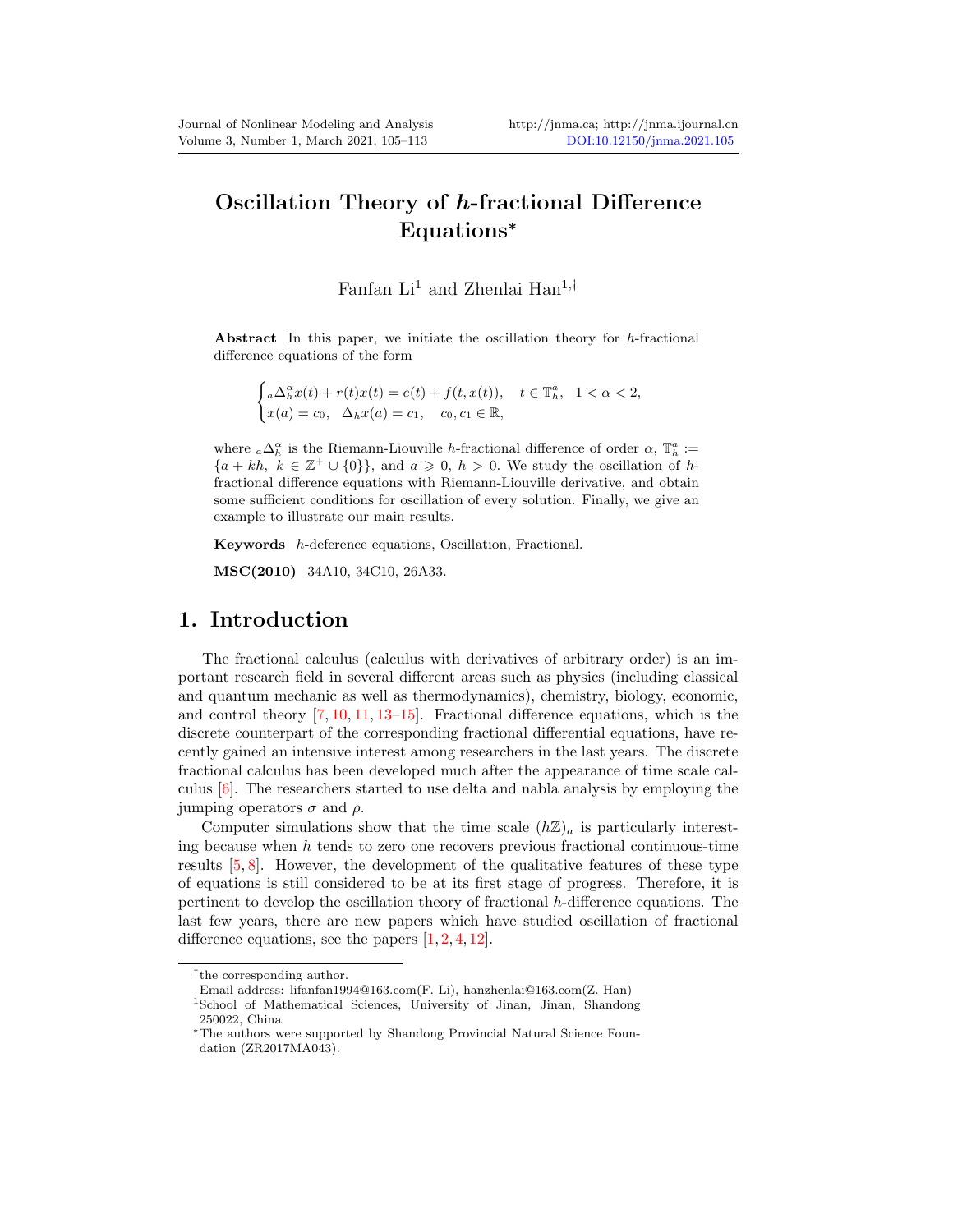Marian et al. [\[12\]](#page-8-3) studied the oscillation criteria for forced nonlinear fractional difference equations of the form

$$
\begin{cases} \Delta^{\alpha}x(t) + f_1(t, x(t+a)) = v(t) + f_2(t, x(t+a)), & t \in \mathbb{N}_0, \ 0 < \alpha \le 1, \\ \Delta^{\alpha-1}x(t)|_{t=0} = x_0, \end{cases}
$$

where  $\Delta^{\alpha}$  denotes the Riemann-Liouville like discrete fractional difference operator of order  $\alpha$ .

Abdalla et al. [\[1\]](#page-7-6) studied the oscillation of solutions of nonlinear forced fractional difference equations of the form

$$
\begin{cases} \nabla_{a(q)-1}^{q} x(t) + f_1(t, x(t)) = r(t) + f_2(t, x(t)), \quad t \in \mathbb{N}_{a(q)}, \\ \nabla_{a(q)-1}^{-(m-q)} x(t)|_{t=a(q)} = x(a(q)) = c, \quad c \in \mathbb{R}, \end{cases}
$$

where  $q > 0$ ,  $m = [q] + 1$ ,  $m \in \mathbb{N}$ ,  $[q]$  is the greatest integer less than or equal to  $q$ ,  $\nabla_{a}^{-\tilde{q}}$  $\frac{-\bar{q}}{a(q)-1}$  and  $\nabla_q^q$  $a(q)$ <sub>-1</sub> are the Riemann-Liouville sum and difference operators, respectively.

Following this trend and there are no results available in the literature regarding the oscillation of solutions of  $h$ -fractional difference equations, we are concerned equations of the form

<span id="page-1-0"></span>
$$
\begin{cases}\n a\Delta_h^{\alpha}x(t) + r(t)x(t) = e(t) + f(t, x(t)), & t \in \mathbb{T}_h^a, \ 1 < \alpha < 2, \\
x(a) = c_0, \ \Delta_h x(a) = c_1, \ c_0, c_1 \in \mathbb{R},\n\end{cases} (1.1)
$$

where  $_{a}\Delta_{h}^{\alpha}$  is the Riemann-Liouville h-fractional difference of order  $\alpha$ ,  $\Delta_{h}$  is the forward h-difference operator,  $\mathbb{T}_h^a := \{a + kh, k \in \mathbb{Z}^+ \cup \{0\}\}, a \geqslant 0, h > 0$  and  $e(t)$  is a continuous function. The problems will be studied under the following assumptions:

(H1)  $r(t)$  is a positive real-valued continuous function on  $\mathbb{R}$ ;

- (H2)  $x(t)f(t, x(t)) > 0, \ x(t) \neq 0, \ t \in \mathbb{T}_h^a;$
- (H3)  $|f(t, x(t))| \leq p(t)|x(t)|^{\gamma}, \quad x(t) \neq 0, \quad t \geq a;$
- $(H4) |f(t, x(t))| \geq p(t)|x(t)|^{\gamma}, \quad x(t) \neq 0, t \geq a,$

where  $p(t) \in C(\mathbb{T}_h^a, \mathbb{R}^+)$  and  $\gamma$  is a the quotient of two positive odd numbers.

We only consider these solutions of [\(1.1\)](#page-1-0) which exist on  $\mathbb{T}_h^a$ . If  $x(t)$  satisfies (1.1) on  $\mathbb{T}_h^a$ , then the function  $x(t)$  is called a solution of [\(1.1\)](#page-1-0). A solution  $x(t)$  of (1.1) is said to be oscillatory if it is neither eventually positive nor eventually negative, otherwise it is called nonoscillatory. The equation itself is called oscillatory if all of its solutions are oscillatory.

The paper is organized as follows. In Section 2, we present some basic definitions and useful results from the theory of discrete fractional calculus which we rely in the later section. In Section 3, we intend to use the inequalities to obtain some sufficient conditions for oscillation for oscillation of every solution of [\(1.1\)](#page-1-0). In Section 4, we give an example to illustrate our results.

### 2. Preliminaries

Before stating and proving our results, we introduce some definitions and notations. Let  $\mathbb{T}_h^a := \{a + kh, k \in \mathbb{Z}^+ \cup \{0\}\},\$  where  $a \geqslant 0, h > 0$ . Let us denote by  $\mathcal{F}_{\mathbb{T}}$ the set of real valued functions defined on  $\mathbb{T}_h^a$ ,  $\sigma(t) = t + h$  and  $\rho(t) = t - h$ .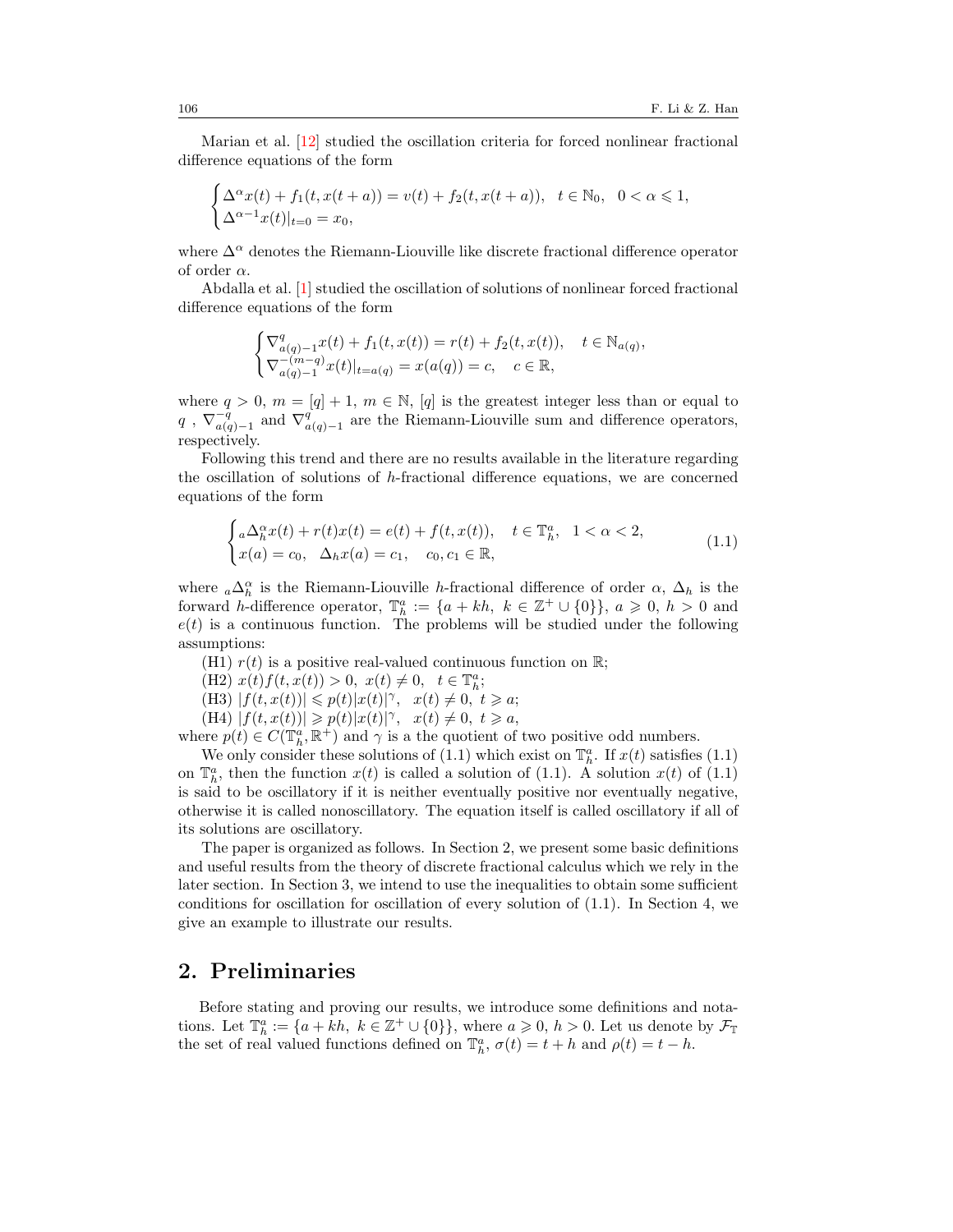**Definition 2.1.** [\[7\]](#page-7-1) For a function  $\psi \in \mathcal{F}_{\mathbb{T}}$  the forward h-difference operator is defined as

$$
(\Delta_h \psi)(t) = \frac{\psi(\sigma(t)) - \psi(t)}{h}, \quad t \in \mathbb{T}_h^a,
$$

while the h-difference sum is given by

$$
({}_a\Delta_h^{-1}\psi)(t) = h\sum_{k=0}^{n-1}\psi(a+kh), \quad t \in \mathbb{T}_h^a.
$$

<span id="page-2-2"></span>**Definition 2.2.** [\[3\]](#page-7-9) For arbitrary  $t, \alpha \in \mathbb{R}$  and  $h > 0$ , the delta h-factorial function is defined by

$$
t_h^{(\alpha)}:=h^\alpha\frac{\Gamma(\frac{t}{h}+\alpha)}{\Gamma(\frac{t}{h})}.
$$

Considering  $t \in \mathbb{T}_h^a$ , it follows immediately that  $\sigma(t + \alpha h) = t + (\alpha + 1)h \notin \mathbb{T}_h^a$ for noninteger value  $\alpha$ . On this account we introduce the "shifted" time scale

$$
\mathbb{T}_h^{a,\alpha} := \{ a + (\alpha + k)h, \quad k \in \mathbb{Z}^+ \cup \{0\} \},
$$

where  $h > 0$  and  $\alpha \in \mathbb{R}$ . Now we can state the following definition.

<span id="page-2-0"></span>**Definition 2.3.** [\[5\]](#page-7-4) (Delta h-fractional sum) Let  $\psi$  be defined on  $\mathbb{T}_h^a$ . Then the delta h-fractional sum of order  $\alpha > 0$  is defined by

$$
({}_{a}\Delta_h^{-\alpha}\psi)(t) = \sum_{k=\frac{\alpha}{h}}^{\frac{t}{h}-\alpha} (t - \sigma(kh))_h^{(\alpha-1)}\psi(kh)
$$

for  $t \in \mathbb{T}_h^{a,\alpha}$ .

**Definition 2.4.** [\[3\]](#page-7-9) (Delta h-RL fractional difference) Let  $\psi$  be defined on  $\mathbb{T}_h^a$ . Then the delta h-fractional difference of order  $\alpha > 0$  is defined by

$$
({}_a\Delta_h^{\alpha}\psi)(t) = (\Delta_h^n {}_a\Delta_h^{-(n-\alpha)}\psi)(t), \quad t \in \mathbb{T}_h^{a,-\alpha},
$$

where  $n = [\alpha] + 1$ .

<span id="page-2-1"></span>**Lemma 2.1.** [\[3\]](#page-7-9) For  $\alpha > 0$ ,  $h > 0$  and  $\psi$  defined on  $T_h^a$  we have for  $t \in \mathbb{T}_h^{a + nh} \subset \mathbb{T}_h^a$ 

$$
({}_a\Delta_h^{-\alpha}{}_a\Delta_h^{\alpha}\psi)(t) = \psi(t) - \sum_{k=0}^{n-1} \frac{(t-a)_h^{(k)}}{k!} \Delta_h^k \psi(a),
$$

where  $n = [\alpha] + 1$ .

<span id="page-2-4"></span>Lemma 2.2.  $[9]$  (Young's inequality)

(i) Let  $X, Y \geq 0, u > 1$  and  $\frac{1}{u} + \frac{1}{v} = 1$ , then  $XY \leq \frac{1}{u} X^u + \frac{1}{v} Y^v$ , (ii) Let  $X \ge 0$ ,  $Y \ge 0$ ,  $0 < u < 1$  and  $\frac{1}{u} + \frac{1}{v} = 1$ , then  $XY \ge \frac{1}{u}X^u + \frac{1}{v}Y^v$ , where equality hold if and only if  $Y = X^{u-1}$ .

<span id="page-2-3"></span>**Lemma 2.3.** [\[16\]](#page-8-4) (Stirling's formula) For  $\varepsilon > 0$ , we have

$$
\lim_{n \to \infty} \frac{\Gamma(n)n^{\varepsilon}}{\Gamma(n+\varepsilon)} = 1.
$$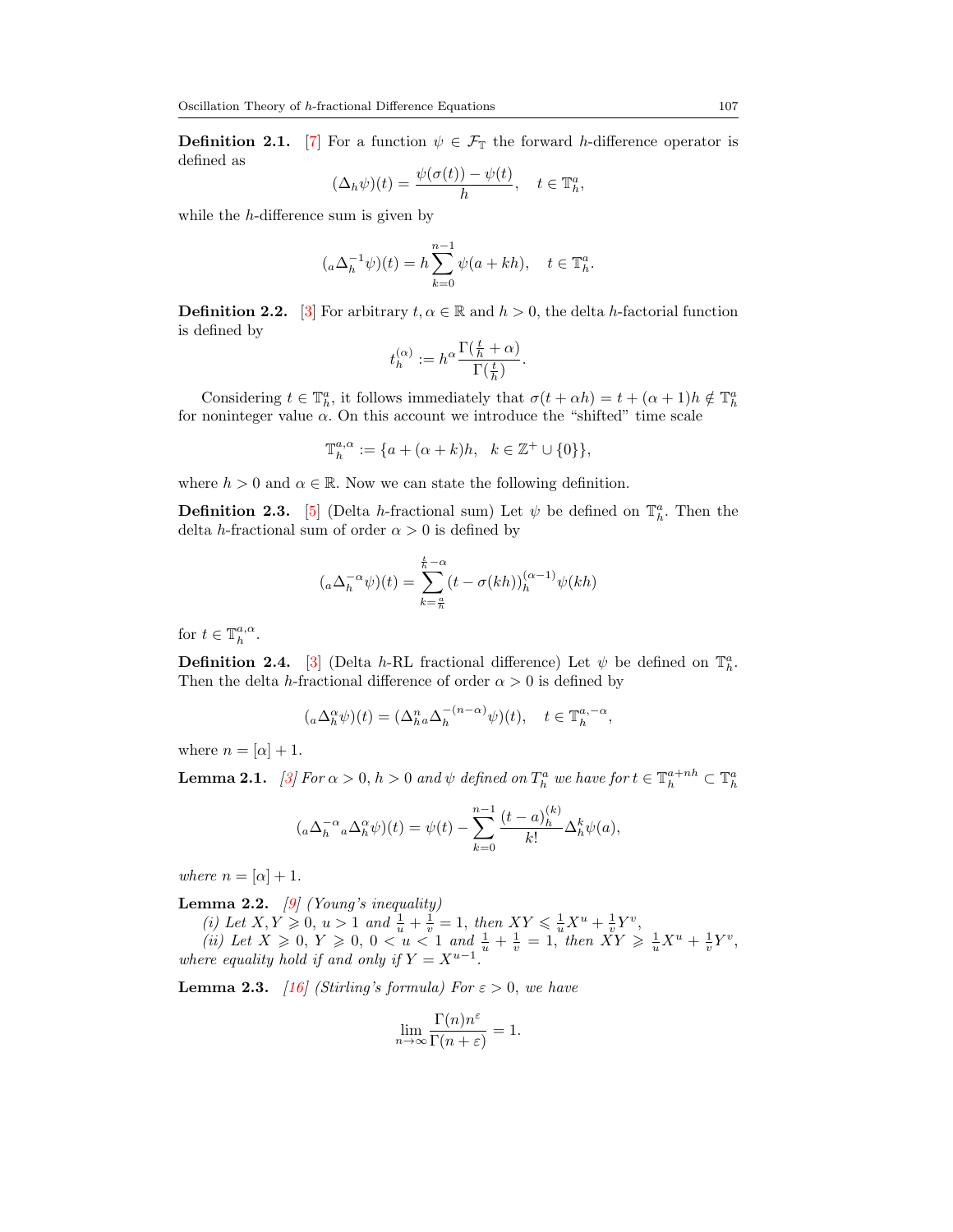## 3. Main Results

Now, we are in a position to state and prove some new results which guarantee that every solution of [\(1.1\)](#page-1-0) oscillates.

<span id="page-3-2"></span>**Theorem 3.1.** Assume that  $f(t, x(t)) = 0$  in [\(1.1\)](#page-1-0) and (H1)hold. If

<span id="page-3-1"></span>
$$
\liminf_{t \to \infty} \sum_{s=T+1}^{t-\alpha h} e(s) = -\infty
$$
\n(3.1)

for sufficiently large T, then every solution of  $(1.1)$  is oscillatory.

**Proof.** Let  $x(t)$  be a nonoscillatory solution of [\(1.1\)](#page-1-0). We suppose that  $x(t)$  is an eventually positive solution of [\(1.1\)](#page-1-0). Then there exists a  $T > a$  such that  $x(t) > 0$ for all  $t \geqslant T$ . Let  $F(t, x(t)) = e(t) - f(t, x(t)) - r(t)x(t)$ . Then by Definition [2.3,](#page-2-0) Lemma [2.1](#page-2-1) and (H1), we have

$$
x(t) = c_0 + c_1(t - a) + \frac{1}{\Gamma(\alpha)} \sum_{s=a}^{T} (t - \sigma(s))_h^{(\alpha - 1)} F(s, x(s))
$$
  
+ 
$$
\frac{1}{\Gamma(\alpha)} \sum_{s=T+1}^{t-\alpha h} (t - \sigma(s))_h^{(\alpha - 1)} (e(s) - r(s)x(s))
$$
  

$$
< c_0 + c_1(t - a) + \frac{1}{\Gamma(\alpha)} \sum_{s=a}^{T} (t - \sigma(s))_h^{(\alpha - 1)} F(s, x(s))
$$
  
+ 
$$
\frac{1}{\Gamma(\alpha)} \sum_{s=T+1}^{t-\alpha h} (t - \sigma(s))_h^{(\alpha - 1)} e(s),
$$

multiplying both sides of the above inequality by  $\Gamma(\alpha)(t-a)^{-1}$ , we obtain

<span id="page-3-0"></span>
$$
0 < \Gamma(\alpha)(t-a)^{-1}x(t) < \Gamma(\alpha)c_0(t-a)^{-1} + \Gamma(\alpha)c_1 + \sum_{s=a}^T (t-a)^{-1}(t-\sigma(s))_h^{(\alpha-1)}F(s,x(s)) + \sum_{s=T+1}^{t-\alpha h} (t-a)^{-1}(t-\sigma(s))_h^{(\alpha-1)}e(s).
$$
\n(3.2)

By Definition [2.2](#page-2-2) and Lemma [2.3,](#page-2-3) we observe that

$$
\lim_{t \to \infty} (t - a)^{-1} (t - \sigma(s))_h^{(\alpha - 1)} = \lim_{t \to \infty} (t - a)^{-1} h^{\alpha - 1} \frac{\Gamma\left(\frac{t - \sigma(s)}{h} + \alpha - 1\right)}{\Gamma\left(\frac{t - \sigma(s)}{h}\right) \left(\frac{t - \sigma(s)}{h}\right)^{\alpha - 1}} \left(\frac{t - \sigma(s)}{h}\right)^{\alpha - 1}
$$
\n
$$
= \lim_{t \to \infty} \frac{(t - \sigma(s))^{\alpha - 1}}{t - a}
$$
\n
$$
= 0.
$$

Hence, there exists a  $M > 0$  such that

$$
-M < (t-a)^{-1}(t-\sigma(s))_{h}^{(\alpha-1)} < M, \quad t \in \mathbb{T}_{h}^{a}.
$$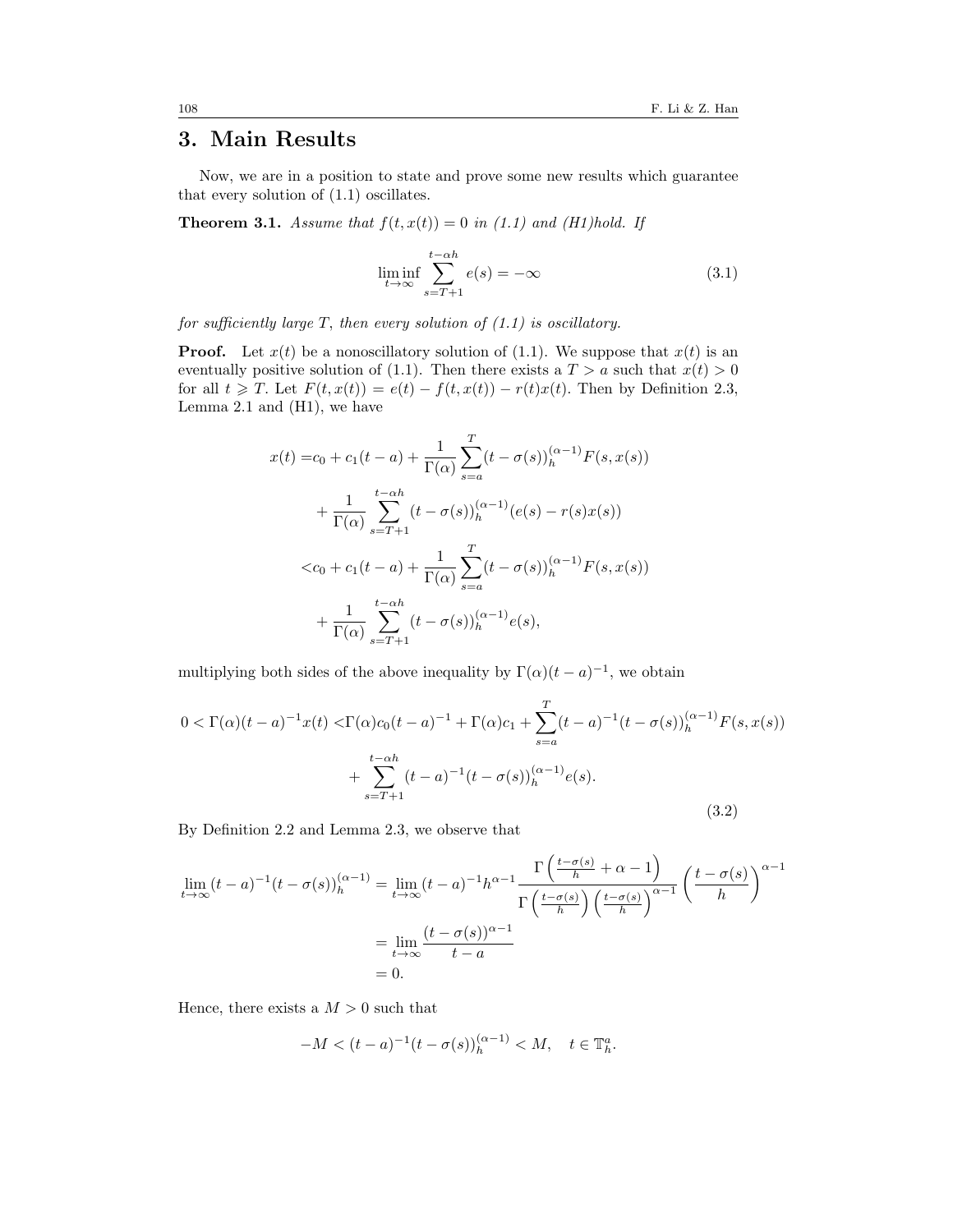It follows from [\(3.2\)](#page-3-0) that

where  $C_0 =$ 

$$
0 < C_0(t-a)^{-1} + C_1 + C_2(T) + M \sum_{s=T+1}^{t-\alpha h} e(s), \quad t \in \mathbb{T}_h^a,
$$
\n
$$
E[\Gamma(\alpha)c_0, C_1 = \Gamma(\alpha)c_1 \text{ and } C_2(T) = M \sum_{s=a}^{T} F(s, x(s)), \text{ i.e.}
$$

<span id="page-4-0"></span>
$$
\sum_{s=T+1}^{t-\alpha h} e(s) > -\frac{1}{M} (C_0(t-a)^{-1} + C_1 + C_2(T)), \quad t \in \mathbb{T}_h^a. \tag{3.3}
$$

Taking limit inferior in [\(3.3\)](#page-4-0) as  $t \to \infty$ , we have

$$
\liminf_{t \to \infty} \sum_{s=T+1}^{t-\alpha h} e(s) \ge \liminf_{t \to \infty} \left( -\frac{1}{M} (C_0(t-a)^{-1} + C_1 + C_2(T)) \right)
$$
  
=  $-\limsup_{t \to \infty} \frac{1}{M} (C_0(t-a)^{-1} + C_1 + C_2(T))$   
>  $-\infty$ ,

i.e.

$$
\liminf_{t \to \infty} \sum_{s=T+1}^{t-\alpha h} e(s) > -\infty,
$$

which contradicts condition [\(3.1\)](#page-3-1). In case  $x(t)$  eventually negative, one can proceed in the same way and reach to a contradiction with [\(3.1\)](#page-3-1). The proof is complete.  $\Box$ 

<span id="page-4-5"></span>**Theorem 3.2.** Assume that (H1)-(H3) hold for  $0 < \gamma < 1$ . If

<span id="page-4-2"></span>
$$
\liminf_{t \to \infty} \sum_{s=T+1}^{t-\alpha h} (e(s) + H(s)) = -\infty
$$
\n(3.4)

and

<span id="page-4-3"></span>
$$
\limsup_{t \to \infty} \sum_{s=T+1}^{t-\alpha h} (H(s) - e(s)) = \infty,
$$
\n(3.5)

for sufficiently large T, where

<span id="page-4-1"></span>
$$
H(s) = \frac{1 - \gamma}{\gamma} r^{\frac{\gamma}{\gamma - 1}}(s) \left(\gamma p(s)\right)^{\frac{1}{1 - \gamma}}, \qquad (3.6)
$$

then every solution of  $(1.1)$  is oscillatory.

**Proof.** Let  $x(t)$  be a nonoscillatory solution of  $(1.1)$ .

Case 1: Suppose that  $x(t)$  is an eventually positive solution of [\(1.1\)](#page-1-0). Then there exists a  $T > a$  such that  $x(t) > 0$  for all  $t \geqslant T$ . For each fixed s, let  $X = x^{\gamma}(s)$ ,  $Y = \frac{\gamma p(s)}{r(s)}$  $\frac{\text{yp}(s)}{\text{r}(s)}$ ,  $u = \frac{1}{\gamma}$  and  $v = \frac{1}{1-\gamma}$ , then from part (i) of Lemma [2.2](#page-2-4) we get

<span id="page-4-4"></span>
$$
p(s)x^{\gamma}(s) - r(s)x(s) = \frac{r(s)}{\gamma} \left( x^{\gamma}(s) \frac{\gamma p(s)}{r(s)} - \gamma (x^{\gamma}(s))^{\frac{1}{\gamma}} \right)
$$
  
= 
$$
\frac{r(s)}{\gamma} (XY - \frac{1}{u}X^u) \leqslant \frac{r(s)}{\gamma} \frac{1}{v} Y^v = H(s),
$$
 (3.7)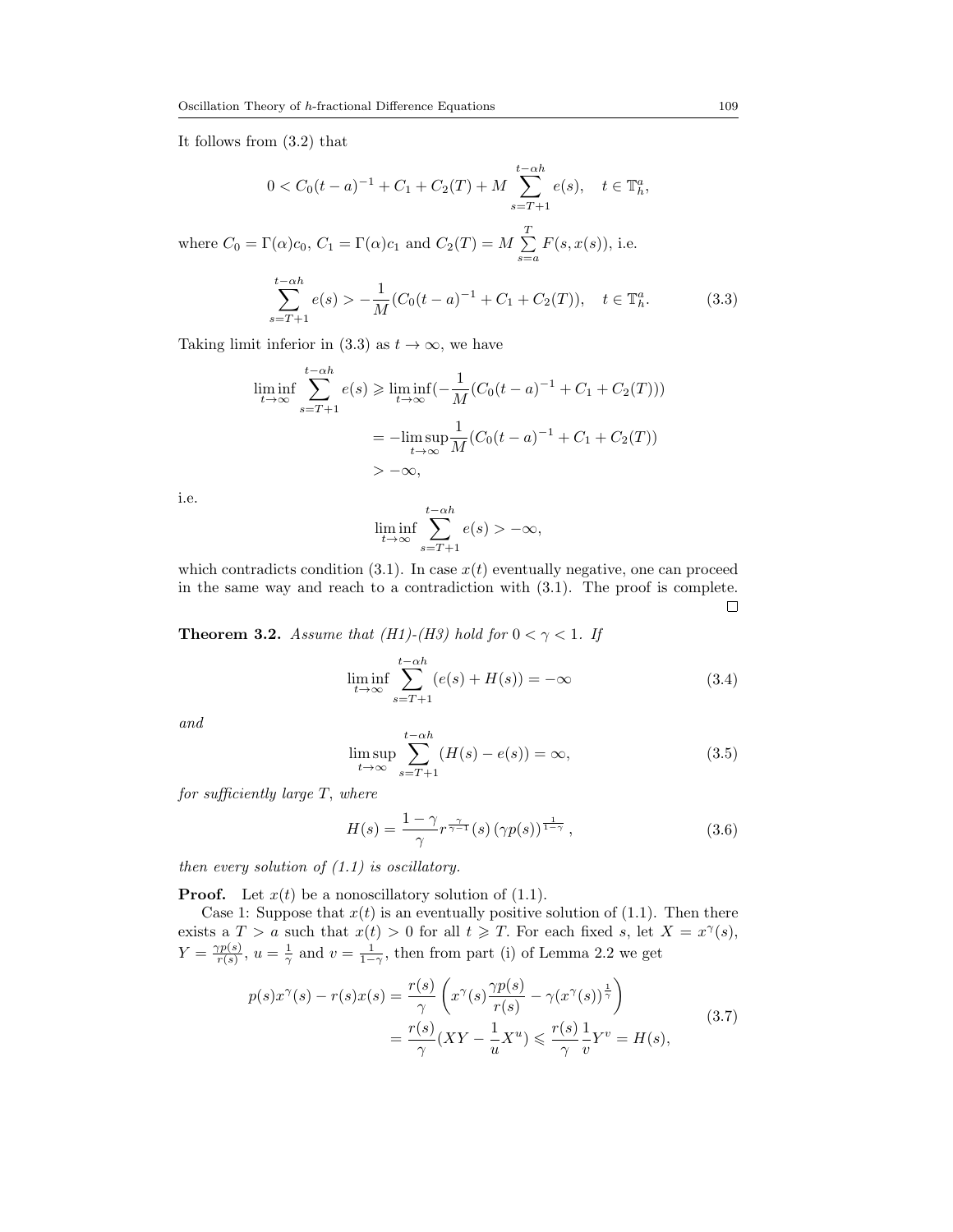where  $H(s)$  is defined as in [\(3.6\)](#page-4-1). In view of (H3), by following similar steps to the proof of Theorem [3.1,](#page-3-2) we get

<span id="page-5-0"></span>
$$
0 < C_0(t-a)^{-1} + C_1 + C_2(T) + \sum_{s=T+1}^{t-\alpha h} (t-a)^{-1} (t-\sigma(s))_h^{(\alpha-1)}(e(s) + f(s, x(s)) - r(s)x(s))
$$
\n
$$
\leq C_0(t-a)^{-1} + C_1 + C_2(T) + \sum_{s=T+1}^{t-\alpha h} (t-a)^{-1} (t-\sigma(s))_h^{(\alpha-1)}(e(s) + p(s)x^{\gamma}(s) - r(s)x(s))
$$
\n
$$
\leq C_0(t-a)^{-1} + C_1 + C_2(T) + \sum_{s=T+1}^{t-\alpha h} (t-a)^{-1} (t-\sigma(s))_h^{(\alpha-1)}(e(s) + H(s))
$$
\n
$$
\leq C_0(t-a)^{-1} + C_1 + C_2(T) + M \sum_{s=T+1}^{t-\alpha h} (e(s) + H(s)), \quad t \in \mathbb{T}_h^a,
$$
\n
$$
(3.8)
$$

where  $C_0$ ,  $C_1$ ,  $C_2$  and  $M$  are defined as in Theorem [3.1.](#page-3-2) Hence, we get

$$
\liminf_{t \to \infty} \sum_{s=T+1}^{t-\alpha h} (e(s) + H(s)) > -\infty,
$$

which contradicts condition [\(3.4\)](#page-4-2).

Case 2: Suppose that  $\overline{x}(t)$  is an eventually negative solution of [\(1.1\)](#page-1-0). Then there exists a  $T > a$  such that  $\overline{x}(t) < 0$  for all  $t \geqslant T$ . For each fixed s, let  $\overline{X} = \overline{x}(s)$ <sup> $\gamma$ </sup>,  $Y = \frac{\gamma p(s)}{r(s)}$  $\frac{\text{yp}(s)}{\text{r}(s)}$ ,  $u = \frac{1}{\gamma}$  and  $v = \frac{1}{1-\gamma}$ , then from part (i) of Lemma [2.2](#page-2-4) we get

$$
p(s)\overline{x}^{\gamma}(s) - r(s)\overline{x}(s) = \frac{r(s)}{\gamma} \left( \overline{x}^{\gamma}(s) \frac{\gamma p(s)}{r(s)} - \gamma (\overline{x}^{\gamma}(s))^{\frac{1}{\gamma}} \right)
$$
  
= 
$$
\frac{r(s)}{\gamma} (\overline{X}Y - \frac{1}{u}\overline{X}^{u}) \geqslant -\frac{r(s)}{\gamma} \frac{1}{v}Y^{v} = -H(s),
$$

where  $H(s)$  is defined as in [\(3.6\)](#page-4-1). In view of (H3), by following similar steps to the proof of Theorem [3.1,](#page-3-2) we get

$$
0 > C_0(t-a)^{-1} + C_1 + C_2(T) + \sum_{s=T+1}^{t-\alpha h} (t-a)^{-1} (t-\sigma(s))_h^{(\alpha-1)}(e(s) + f(s,\overline{x}(s)) - r(s)\overline{x}(s))
$$
  
\n
$$
\geq C_0(t-a)^{-1} + C_1 + C_2(T) + \sum_{s=T+1}^{t-\alpha h} (t-a)^{-1} (t-\sigma(s))_h^{(\alpha-1)}(e(s) + p(s)\overline{x}^{\gamma}(s) - r(s)\overline{x}(s))
$$
  
\n
$$
\geq C_0(t-a)^{-1} + C_1 + C_2(T) + \sum_{s=T+1}^{t-\alpha h} (t-a)^{-1} (t-\sigma(s))_h^{(\alpha-1)}(e(s) - H(s))
$$
  
\n
$$
> C_0(t-a)^{-1} + C_1 + C_2(T) - M \sum_{s=T+1}^{t-\alpha h} (e(s) - H(s))
$$
  
\n
$$
= C_0(t-a)^{-1} + C_1 + C_2(T) + M \sum_{s=T+1}^{t-\alpha h} (H(s) - e(s)), \quad t \in \mathbb{T}_h^a,
$$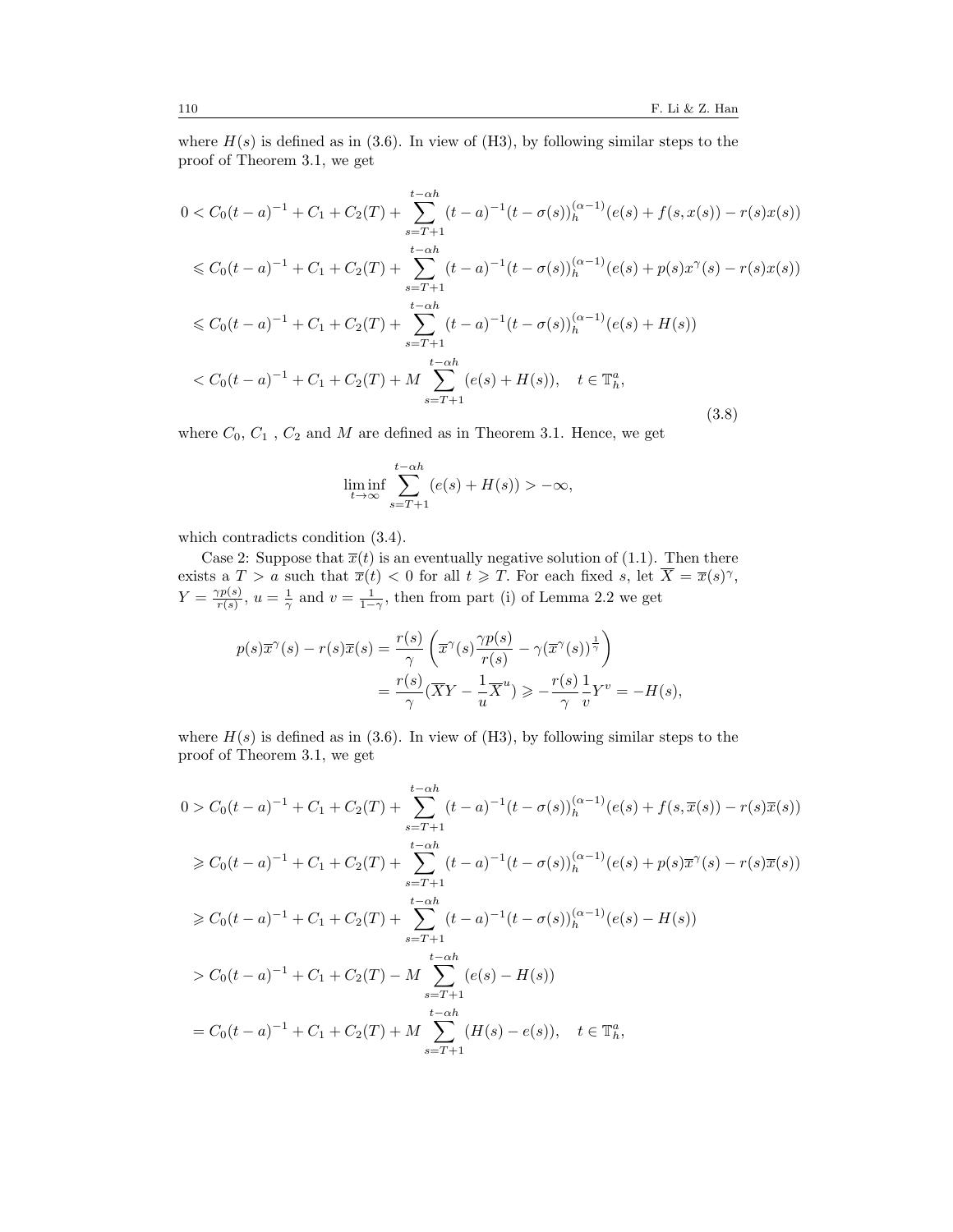where  $C_0, C_1, C_2$  and M are defined as in Theorem [3.1.](#page-3-2) Hence, we get

$$
\limsup_{t \to \infty} \sum_{s=T+1}^{t-\alpha h} (H(s) - e(s)) < \infty,
$$

which contradicts condition [\(3.5\)](#page-4-3). This proof is complete.

**Theorem 3.3.** Assume that (H1), (H2) and (H4) hold for  $\gamma > 1$ . If

<span id="page-6-1"></span>
$$
\liminf_{t \to \infty} \sum_{s=T+1}^{t-\alpha h} (e(s) + H(s)) = -\infty
$$
\n(3.9)

and

$$
\limsup_{t \to \infty} \sum_{s=T+1}^{t-\alpha h} (H(s) - e(s)) = \infty,
$$
\n(3.10)

for sufficiently large T, where  $H(s)$  is defined as in [\(3.6\)](#page-4-1), then every bounded solution of  $(1.1)$  is oscillatory.

**Proof.** Let  $x(t)$  be a nonoscillatory bounded from above solution of [\(1.1\)](#page-1-0). Then there exists a constant  $N$  such that

<span id="page-6-0"></span>
$$
|x(t)| \leqslant N, \quad \text{for } t \in \mathbb{T}_h^a. \tag{3.11}
$$

Suppose that  $x(t)$  is an eventually bounded positive solution of [\(1.1\)](#page-1-0). Then there exists a  $T > 0$  such that  $x(t) > 0$  for  $t \geq T$ . Using (ii) of Lemma [2.2](#page-2-4) and similar to the proof of  $(3.7)$ , and by  $(H4)$  we get

$$
f(s, x(s)) - r(s)x(s) \geqslant p(s)x^{\gamma}(s) - r(s)x(s) \geqslant H(s), \quad s \geqslant T.
$$

By Lemma [2.1](#page-2-1) and similar to [\(3.8\)](#page-5-0), we obtain

$$
\Gamma(\alpha)x(t)(t-a)^{-1} \geq C_0(t-a)^{-1} + C_1 + C_2(T) + \sum_{s=T+1}^{t-\alpha h} (t-a)^{-1} (t-\sigma(s))_h^{(\alpha-1)}(e(s) + H(s)), \quad t \in \mathbb{T}_h^a,
$$

where  $C_0$ ,  $C_1$  and  $C_2$  are defined as in Theorem [3.1.](#page-3-2) In view of [\(3.11\)](#page-6-0), we have

$$
N\Gamma(\alpha)(t-a)^{-1} \geq C_0(t-a)^{-1} + C_1 + C_2(T) + \sum_{s=T+1}^{t-\alpha h} (t-a)^{-1} (t-\sigma(s))_h^{(\alpha-1)}(e(s) + H(s))
$$
  
>  $C_0(T)C_0(t-a)^{-1} + C_1 + C_2(T) - M \sum_{s=T+1}^{t-\alpha h} (e(s) + H(s)), \quad t \in \mathbb{T}_h^a$ ,

where  $M$  is defined as in Theorem [3.1,](#page-3-2) i.e.

$$
\sum_{s=T+1}^{t-\alpha h} (e(s) + H(s)) > -\frac{1}{M} (N\Gamma(\alpha)(t-a)^{-1} - C_0(t-a)^{-1} - C_1 - C_2(T)), \quad t \in \mathbb{T}_h^a.
$$

For  $t \geqslant T$ , and this implied that

$$
\liminf_{t \to \infty} \sum_{s=T+1}^{t-\alpha h} (e(s) + H(s)) > -\infty,
$$

which contradicts [\(3.9\)](#page-6-1). In case  $x(t)$  eventually negative, the verifications are similar to Case 2 of Theorem [3.2,](#page-4-5) so we omit it here. The proof is complete. $\Box$ 

 $\Box$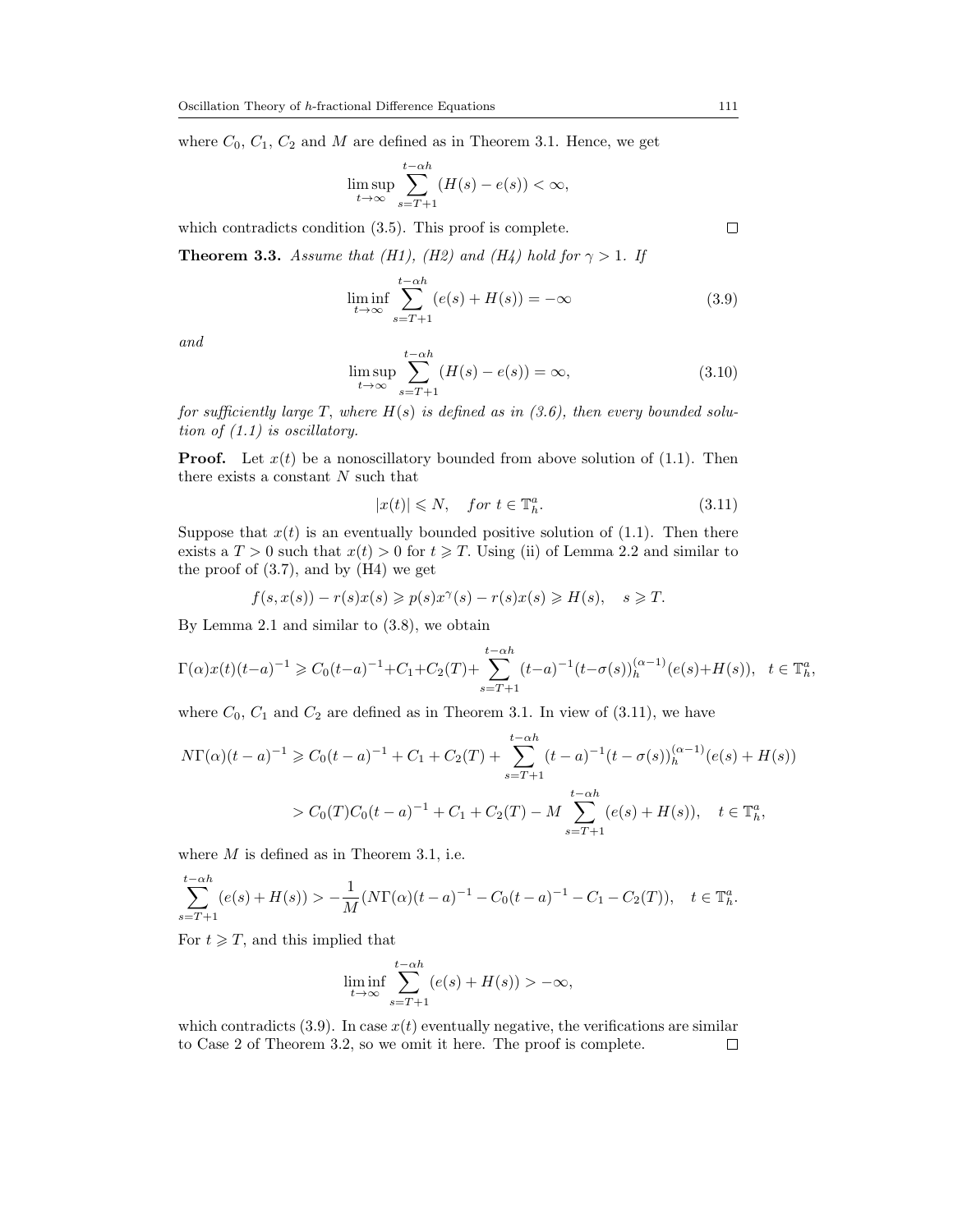#### 4. Examples

. Consider the equation

<span id="page-7-11"></span>
$$
\begin{cases} \Delta_{\frac{3}{2}}^{\frac{3}{2}}x(t) + x(t)\ln(t+e) = -t\ln(t+e) + x^{\frac{1}{2}}(t)\ln(t+e), \quad t \in \mathbb{T}_h^a, \\ x(a) = 0, \quad \Delta_{\frac{2}{3}}x(a) = \frac{1}{\Gamma(\alpha)}, \end{cases}
$$
(4.1)

where  $a = 0$ ,  $\alpha = \frac{3}{2}$ ,  $h = \frac{2}{3}$ ,  $r(t) = p(t) = \ln(t + e)$ ,  $\gamma = \frac{1}{2}$ ,  $e(t) = -t \ln(t + e)$ ,  $c_0 = 0$  and  $c_1 = \frac{1}{\Gamma(\alpha)}$ . It is clear that conditions (H1)-(H3) are satisfied. Thus, the function  $H(s) = \frac{1-\gamma}{\gamma} r^{\frac{\gamma}{\gamma-1}}(s) (\gamma p(s))^{\frac{1}{1-\gamma}} = \frac{1}{4} \ln(t+e)$ . Furthermore, we have

$$
\liminf_{t \to \infty} \sum_{s=T+1}^{t-\alpha h} (-s \ln(s+e) + \frac{1}{4} \ln(s+e)) = -\infty,
$$

and

$$
\limsup_{t \to \infty} \sum_{s=T+1}^{t-\alpha h} \left(\frac{1}{4}\ln(s+e) + s\ln(s+e)\right) = \infty.
$$

By Theorem [3.2](#page-4-5) we see that [\(4.1\)](#page-7-11) is oscillatory.

## <span id="page-7-0"></span>References

- <span id="page-7-6"></span>[1] B. Abdalla, K. Abodayeh, T. Abdeljawad and J. Alzabut, New Oscillation criteria for forced nonlinear fractional difference equations, Vietnam Journal of Mathematics, 2017, 45, 609–618.
- <span id="page-7-7"></span>[2] B. Abdalla, On the oscillation of q-fractional difference eqautions, Advances in Difference equations, 2017, 254, 1–11.
- <span id="page-7-9"></span>[3] T. Abdeljawad, Different type kernel h-fractional differences and their fractioanl h-sums, Chaos, Solutions and Fractals, 2018, 116, 146–156.
- <span id="page-7-8"></span>[4] J. O. Alzabut and T. Abdeljawad, Sufficient conditions for the oscillation of nonlinear fractional difference eqautions, Journal of Fractional Calculus and Applications, 2014, 5, 177–187.
- <span id="page-7-4"></span>[5] N. R. O. Bastos, R. A. C. Ferreira and D. F. M. Torres, Discrete-time fractional variational problems, Signal Processing, 2011, 91, 513–524.
- <span id="page-7-3"></span>[6] M. Bohner and A. Peterson, Advances in Dynamic Equations on Time Scales, Birkhauser, Boston, 2001.
- <span id="page-7-1"></span>[7] R. A. C. Ferreira and D. F. M. Torres, Fractional h-difference eqautions arising from the calculus of variations, Apllicable Analysis and Discrete Mathematics, 2011, 5, 110–121.
- <span id="page-7-5"></span>[8] C. Goodrich and A. C. Peterson, Discrete Fractional Calculus, Springer, 2015.
- <span id="page-7-10"></span>[9] G. H. Hardy, J. E. Littlewood and G. Polya, Inequalities, Cambridge University Press, Cambridge, 1988.
- <span id="page-7-2"></span>[10] A. A. Kilba, H. M. Srivastava and J. J. Trujillo, Theory and Application of Factional Differential Equations, North Holland Mathematics Studies, 2006, 204, 1–523.